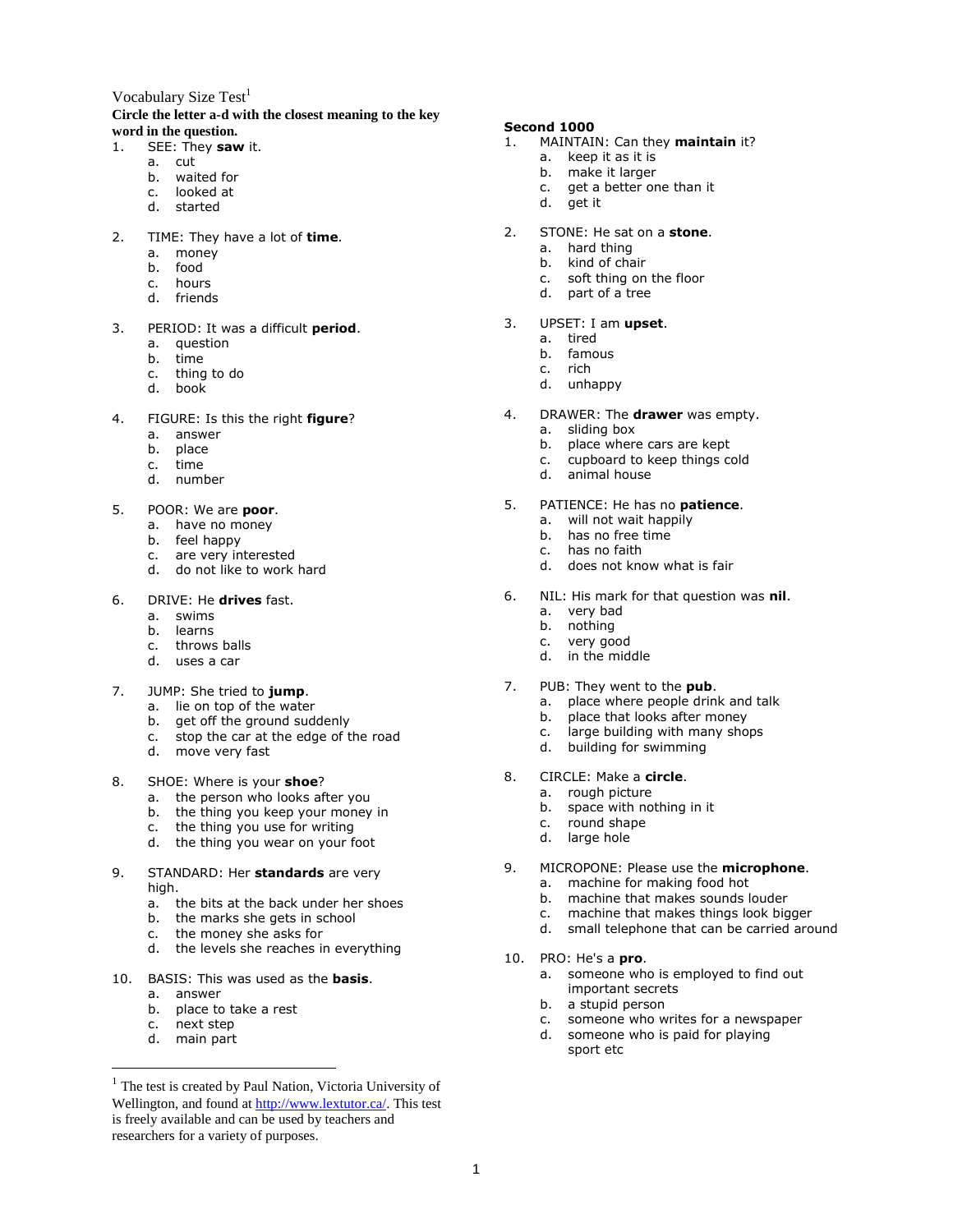#### **Third 1000**

- 1. SOLDIER: He is a **soldier**.
	- a. person in a business
	- b. student
	- c. person who uses metal
	- d. person in the army
- 2. RESTORE: It has been **restored**.
	- a. said again
	- b. given to a different person
	- c. given a lower price
	- d. made like new again

#### 3. JUG: He was holding a **jug**.

- a. A container for pouring liquids
- b. an informal discussion
- c. A soft cap
- d. A weapon that explodes
- 4. SCRUB: He is **scrubbing** it.
	- a. cutting shallow lines into it
	- b. repairing it
	- c. rubbing it hard to clean it
	- d. drawing simple pictures of it
- 5. DINOSAUR: The children were pretending to be **dinosaurs**.
	- a. robbers who work at sea
	- b. very small creatures with human form but with wings
	- c. large creatures with wings that breathe fire
	- d. animals that lived a long time ago

#### 6. STRAP: He broke the **strap**.

- a. promise
- b. top cover
- c. shallow dish for food
- d. strip of material for holding things together

#### 7. PAVE: It was **paved**.

- a. prevented from going through
- b. divided
- c. given gold edges
- d. covered with a hard surface
- 8. DASH: They **dashed** over it.
	- a. moved quickly
	- b. moved slowly
	- c. fought
	- d. looked quickly
- 9. ROVE: He couldn't stop **roving**.
	- a. getting drunk
	- b. travelling around
	- c. making a musical sound through
	- closed lips d. working hard

# 10. LONESOME: He felt **lonesome**.

- a. ungrateful
- b. very tired
- c. lonely
- d. full of energy

#### **Fourth 1000**

- 1. COMPOUND: They made a new
	- **compound**.
		- a. agreement
		- b. thing made of two or more parts c. group of people forming a business
		- d. guess based on past experience
- 2. LATTER: I agree with the **latter**.
	- a. man from the church
	- b. reason given
	- c. last one
	-
	- d. answer
- 3. CANDID: Please be **candid**.
	- a. be careful
	- b. show sympathy
	- c. show fairness to both sides
	- d. say what you really think
- 4. TUMMY: Look at my **tummy**.
	- a. cloth to cover the head
	- b. stomach
	- c. small furry animal
	- d. thumb
- 5. QUIZ: We made a **quiz**.
	- a. thing to hold arrows
	- b. serious mistake
	- c. set of questions
	- d. box for birds to make nests in
- 6. INPUT: We need more **input**.
	- a. information, power, etc. put into something
	- b. workers
	- c. artificial filling for a hole in wood
	- d. money
- 7. CRAB: Do you like **crabs**?
	- a. sea creatures that walk sideways
	- b. very thin small cakes
	- c. tight, hard collars
	- d. large black insects that sing at night
- 8. VOCABULARY: You will need more **vocabulary**.
	- a. words
	- b. skill
	- c. money
	- d. guns

2

- 9. REMEDY: We found a good **remedy**.
	- a. way to fix a problem
	- b. place to eat in public
	- c. way to prepare food
	- d. rule about numbers
- 10. ALLEGE: They **alleged** it.

supported it

else

a. claimed it without proof b. stole the ideas for it from someone

c. provided facts to prove it d. argued against the facts that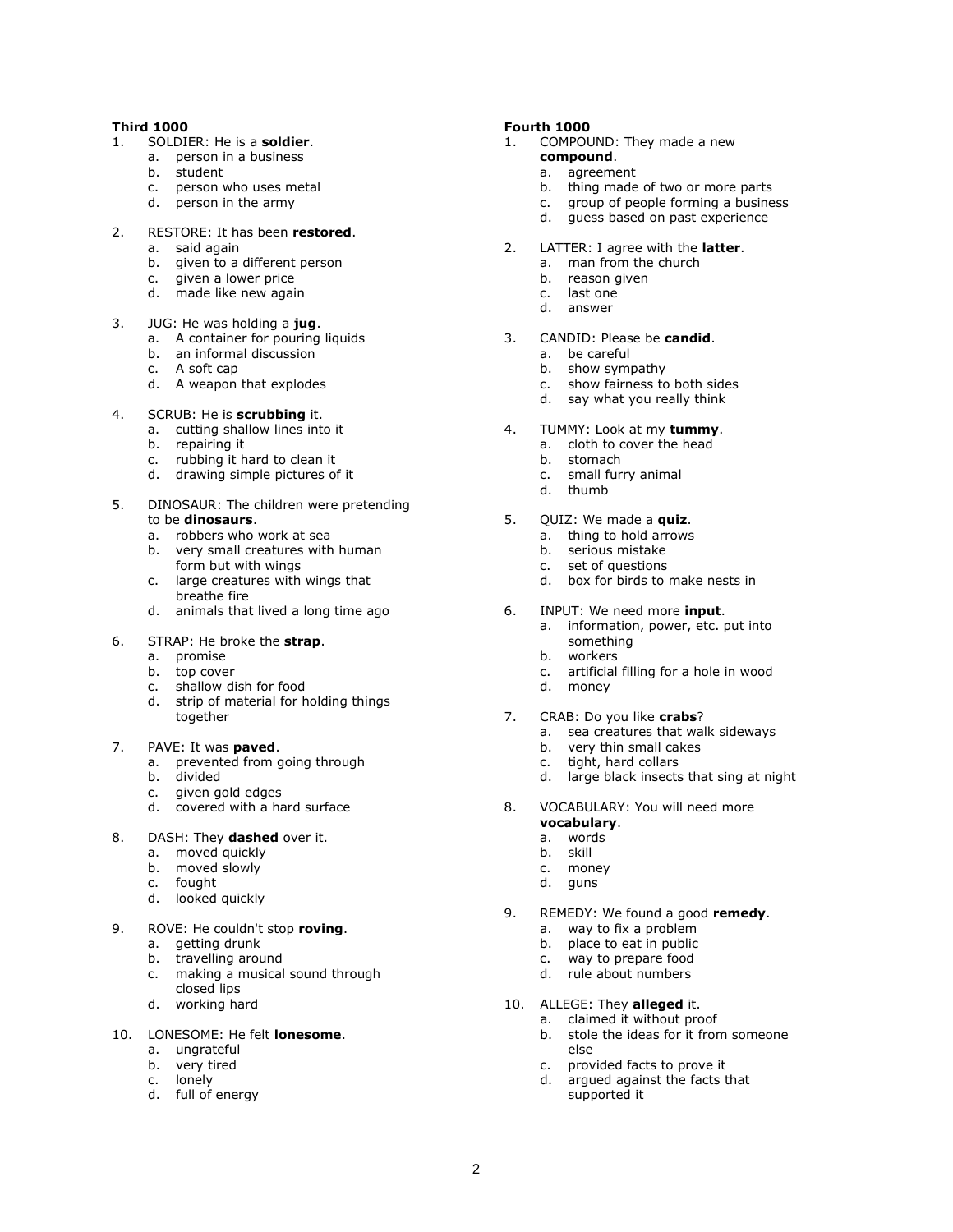#### **Fifth 1000**

- 1. DEFICIT: The company had a large **deficit**.
	- a. spent a lot more money than it earned
	- b. went down a lot in value
	- c. had a plan for its spending that used a lot of money
	- d. had a lot of money in the bank
- 2. WEEP: He **wept**.
	- a. finished his course
	- b. cried
	- c. died
	- d. worried

# 3. NUN: We saw a **nun**.

- a. long thin creature that lives in the earth
- b. terrible accident
- c. woman following a strict religious life
- d. unexplained bright light in the sky
- 4. HAUNT: The house is **haunted**.
	- a. full of ornaments
	- b. rented
	- c. empty
	- d. full of ghosts

#### 5. COMPOST: We need some **compost**.

- a. strong support
- b. help to feel better
- c. hard stuff made of stones and sand stuck together
- d. rotted plant material
- 6. CUBE: I need one more **cube**.
	- a. sharp thing used for joining things
	- b. solid square block
	- c. tall cup with no saucer
		- d. piece of stiff paper folded in half
- 7. MINIATURE: It is a **miniature**.
	- a. a very small thing of its kind
	- b. an instrument to look at small objects
	- c. a very small living creature
	- d. a small line to join letters in handwriting
- 8. PEEL: Shall I **peel** it?
	- a. let it sit in water for a long time
	- b. take the skin off it
	- c. make it white
	- d. cut it into thin pieces
- 9. FRACTURE: They found a **fracture**.
	- a. break
	- b. small piece
	- c. short coat
	- d. rare jewel
- 10. BACTERIUM: They didn't find a single **bacterium**.
	- a. small living thing causing disease
	- b. plant with red or orange flowers
	- c. animal that carries water on its back
	- d. thing that has been stolen and sold to a shop

#### **Sixth 1000**

- 1. DEVIOUS: Your plans are **devious**.
	- a. tricky
	- b. well-developed
	- c. not well thought out
	- d. more expensive than necessary
- 2. PREMIER: The **premier** spoke for an hour.
	- a. person who works in a law court
	- b. university teacher
	- c. adventurer
	- d. head of the government
- 3. BUTLER: They have a **butler**.
	- a. man servant
	- b. machine for cutting up trees
	- c. private teacher
	- d. cool dark room under the house
- 4. ACCESSORY: They gave us some **accessories**.
	- a. papers allowing us to enter a country
	- b. official orders
	- c. ideas to choose between
	- d. extra pieces
- 5. THRESHOLD: They raised the **threshold**.
	- a. flag
	- b. point or line where something changes
	- c. roof inside a building
	- d. cost of borrowing money
- 6. THESIS: She has completed her **thesis**.
	- a. long written report of study carried out for a university degree
	- b. talk given by a judge at the end of a trial
	- c. first year of employment after becoming a teacher
	- d. extended course of hospital treatment
- 7. STRANGLE: He **strangled** her.
	- a. killed her by pressing her throat
	- b. gave her all the things she wanted
	- c. took her away by force
	- d. admired her greatly
- 8. CAVALIER: He treated her in a **cavalier** manner.
	- a. without care
	- b. politely
	- c. awkwardly
	- d. as a brother would
- 9. MALIGN: His **malign** influence is still felt.
	- a. evil
	- b. good

3

- c. very important
- d. secret
- 10. VEER: The car **veered**.
	- a. went suddenly in another direction

d. slid sideways without the wheels turning

b. moved shakily

c. made a very loud noise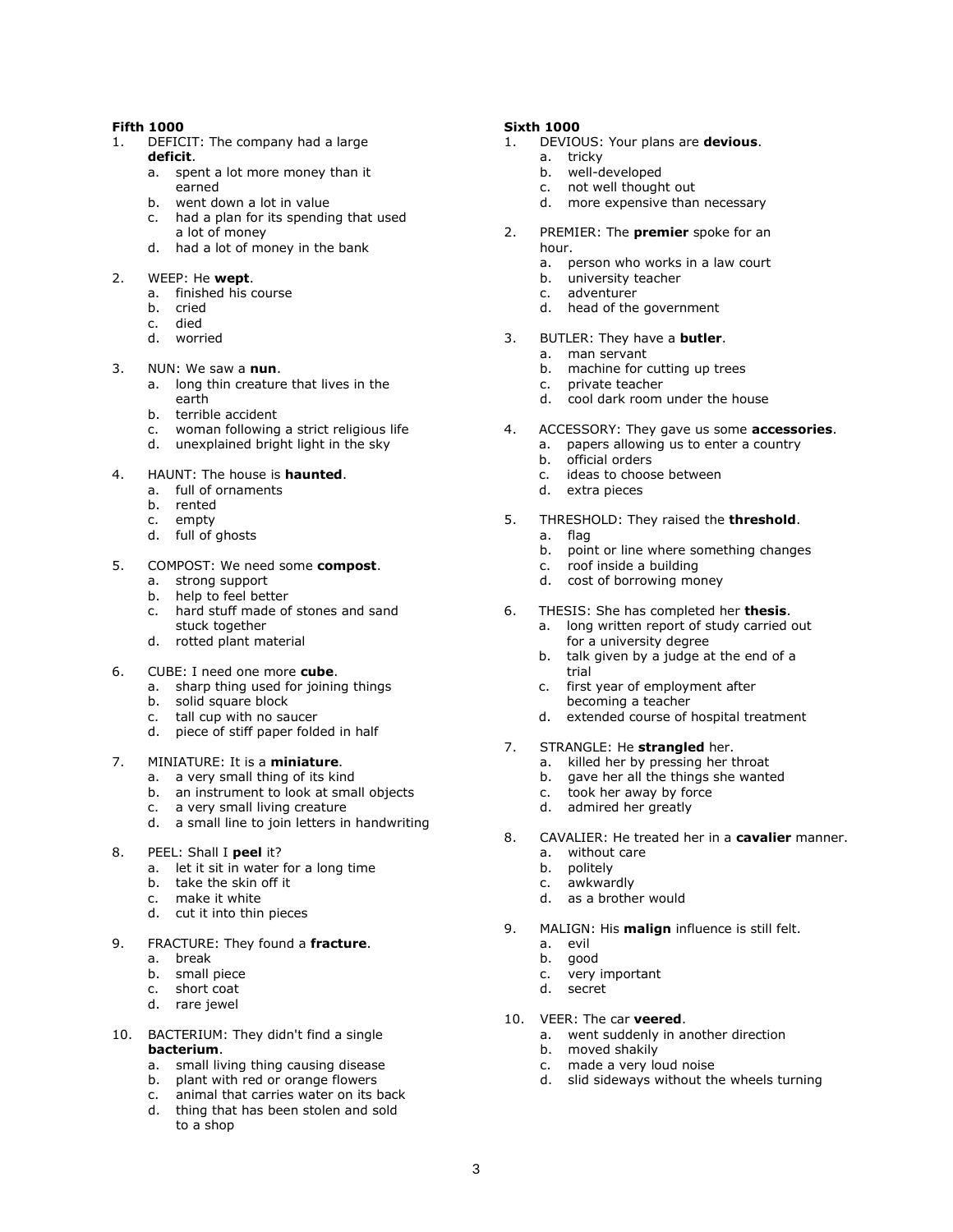# **Seventh 1000**

- 1. OLIVE: We bought **olives**.
	- a. oily fruit
	- b. scented pink or red flowers
	- c. men's clothes for swimming
	- d. tools for digging up weeds
- 2. QUILT: They made a **quilt**.
	- a. statement about who should get their property when they die
	- b. firm agreement
	- c. thick warm cover for a bed
	- d. feather pen
- 3. STEALTH: They did it by **stealth**.
	- a. spending a large amount of money b. hurting someone so much that they
	- agreed to their demands c. moving secretly with extreme care and quietness
	- d. taking no notice of problems they met
- 4. SHUDDER: The boy **shuddered**.
	- a. spoke with a low voice
	- b. almost fell
	- c. shook
	- d. called out loudly
- 5. BRISTLE: The **bristles** are too hard.
	- a. questions
	- b. short stiff hairs
	- c. folding beds
	- d. bottoms of the shoes
- 6. BLOC: They have joined this **bloc**.
	- a. musical group<br>b. band of thiever
	- band of thieves
	- c. small group of soldiers who are sent ahead of others
	- d. group of countries sharing a purpose
- 7. DEMOGRAPHY: This book is about **demography**.
	- a. the study of patterns of land use b. the study of the use of pictures to show facts about numbers
	- c. the study of the movement of water
	- d. the study of population
- 8. GIMMICK: That's a good **gimmick**.
	- a. thing for standing on to work high above the ground
	- b. small thing with pockets to hold money
	- c. attention-getting action or thing
	- d. clever plan or trick
- 9. AZALEA: This **azalea** is very pretty.
	- a. small tree with many flowers growing in groups
	- b. light material made from natural threads
	- c. long piece of material worn by women in India
	- d. sea shell shaped like a fan
- 10. YOGHURT: This **yoghurt** is disgusting.
	- a. grey mud found at the bottom of rivers b. unhealthy, open sore
	- c. thick, soured milk, often with sugar and flavouring
	- d. large purple fruit with soft flesh

#### **Eighth 1000**

- 1. ERRATIC: He was **erratic**.
	- a. without fault
	- b. very bad
	- c. very polite
	- d. unsteady
- 2. PALETTE: He lost his **palette**.
	- a. basket for carrying fish
	- b. wish to eat food
	- c. young female companion
	- d. artist's board for mixing paints
- 3. NULL: His influence was **null**.
	- a. had good results
	- b. was unhelpful
	- c. had no effect
	- d. was long-lasting
- 4. KINDERGARTEN: This is a good **kindergarten**.
	- a. activity that allows you to forget your
	- worries b. place of learning for children too young for school
	- c. strong, deep bag carried on the back
	- d. place where you may borrow books
- 5. ECLIPSE: There was an **eclipse**.
	- a. a strong wind
	- b. a loud noise of something hitting the water
	- c. The killing of a large number of people
	- d. The sun hidden by a planet
- 6. MARROW: This is the **marrow**.
	- a. symbol that brings good luck to a team
	- b. Soft centre of a bone
	- c. control for guiding a plane
	- d. increase in salary
- 7. LOCUST: There were hundreds of **locusts**.
	- a. insects with wings
	- b. unpaid helpers
	- c. people who do not eat meat
	- d. brightly coloured wild flowers
- 8. AUTHENTIC: It is **authentic**.
	- a. real
		- b. very noisy
		- c. Old
	- d. Like a desert
- 9. CABARET: We saw the **cabaret**.
	- a. painting covering a whole wall
	- b. song and dance performance
	- c. small crawling insect
	- d. person who is half fish, half woman
- 10. MUMBLE: He started to **mumble**.
	- a. think deeply
	- b. shake uncontrollably
	- c. stay further behind the others
	- d. speak in an unclear way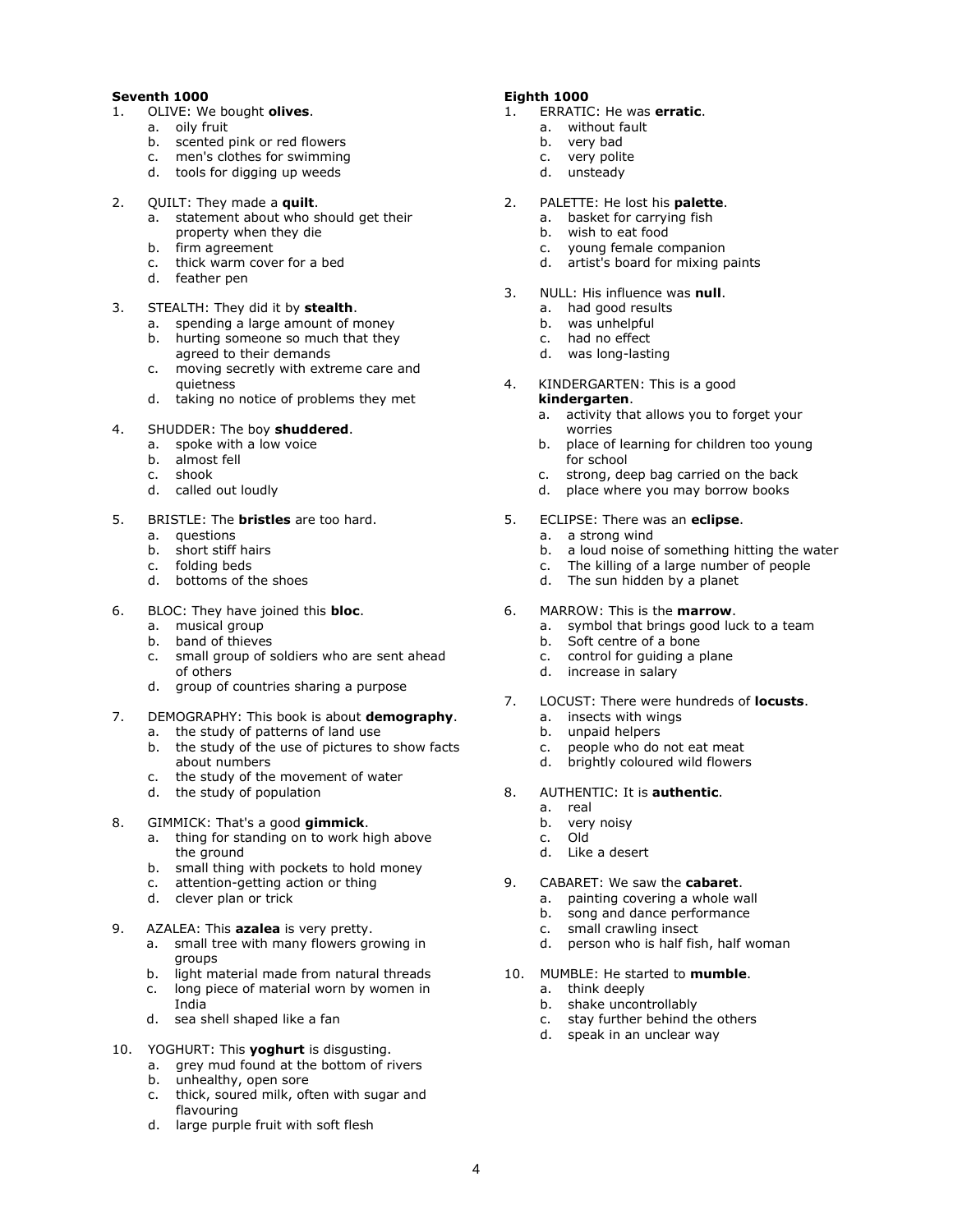#### **Ninth 1000**

- 1. HALLMARK: Does it have a **hallmark**?
	- a. stamp to show when to use it by
	- b. stamp to show the quality
	- c. mark to show it is approved by the royal family
	- d. Mark or stain to prevent copying
- 2. PURITAN: He is a **puritan**.
	-
	- a. person who likes attention<br>b. person with strict morals b. person with strict morals
	- c. person with a moving home
	- d. person who hates spending money
- 3. MONOLOGUE: Now he has a **monologue**.
	- a. single piece of glass to hold over his eye to help him to see better b. long turn at talking without being
	- interrupted
	- c. position with all the power
	- d. picture made by joining letters together in interesting ways
- 4. WEIR: We looked at the **weir**.
	- a. person who behaves strangely
	- b. wet, muddy place with water plants
	- c. old metal musical instrument played by blowing
	- d. thing built across a river to control the water
- 5. WHIM: He had lots of **whims**.
	- a. old gold coins
	- b. female horses
	- c. strange ideas with no motive
	- d. sore red lumps
- 6. PERTURB: I was **perturbed**.
	- a. made to agree
	- b. Worried
	- c. very puzzled
	- d. very wet
- 7. REGENT: They chose a **regent**.
	- a. an irresponsible person
	- b. a person to run a meeting for a time
	- c. a ruler acting in place of the king
	- d. a person to represent them
- 8. OCTOPUS: They saw an **octopus**.
	- a. a large bird that hunts at night
	- b. a ship that can go under water
	- c. a machine that flies by means of turning blades
	- d. a sea creature with eight legs
- 9. FEN: The story is set in the **fens**.
	- a. low land partly covered by water
	- b. a piece of high land with few trees
	- c. a block of poor-quality houses in a city
	- d. a time long ago
- 10. LINTEL: He painted the **lintel**.
	- a. Beam over the top of a door or window b. small boat used for getting to land from a big boat
	- c. beautiful tree with spreading branches and green fruit
	- d. board showing the scene in a theatre

# **Tenth 1000**

- 1. AWE: They looked at the mountain with **awe**.
	- a. worry
	- b. interest
	- c. wonder
	- d. respect
- 2. PEASANTRY: He did a lot for the **peasantry**.
	- a. local people
	- b. place of worship
	- c. businessmen's club
	- d. poor farmers
- 3. EGALITARIAN: This organization is **egalitarian**.
	- a. does not provide much information about itself to the public
	- b. dislikes change
	- c. frequently asks a court of law for a judgement
	- d. treats everyone who works for it as if they are equal
- 4. MYSTIQUE: He has lost his **mystique**.
	- a. his healthy body
		- b. the secret way he makes other people think he has special power or skill
		- c. the woman who has been his lover while he is married to someone else
		- d. the hair on his top lip
- 5. UPBEAT: I'm feeling really **upbeat** about it.
	- a. upset
	- b. good
	- c. hurt
	- d. confused
- 6. CRANNY: We found it in the **cranny**!
	- a. sale of unwanted objects
	- b. narrow opening
	- c. space for storing things under the roof of a house
	- d. large wooden box
- 7. PIGTAIL: Does she have a **pigtail**?
	- a. a rope of hair made by twisting bits together
	- b. a lot of cloth hanging behind a dress
	- c. a plant with pale pink flowers that hang down in short bunches
	- d. a lover

5

- 8. CROWBAR: He used a **crowbar**.
	- a. heavy iron pole with a curved end
	- b. false name
	- c. sharp tool for making holes in leather
	- d. light metal walking stick
- 9. RUCK: He got hurt in the **ruck**.
	- a. hollow between the stomach and the top of the leg
	- b. pushing and shoving
	- c. group of players gathered round the ball in some ball games
	- d. race across a field of snow
- 10. LECTERN: He stood at the **lectern**.
	- a. desk to hold a book at a height for reading
	- b. table or block used for church sacrifices
	- c. place where you buy drinks d. very edge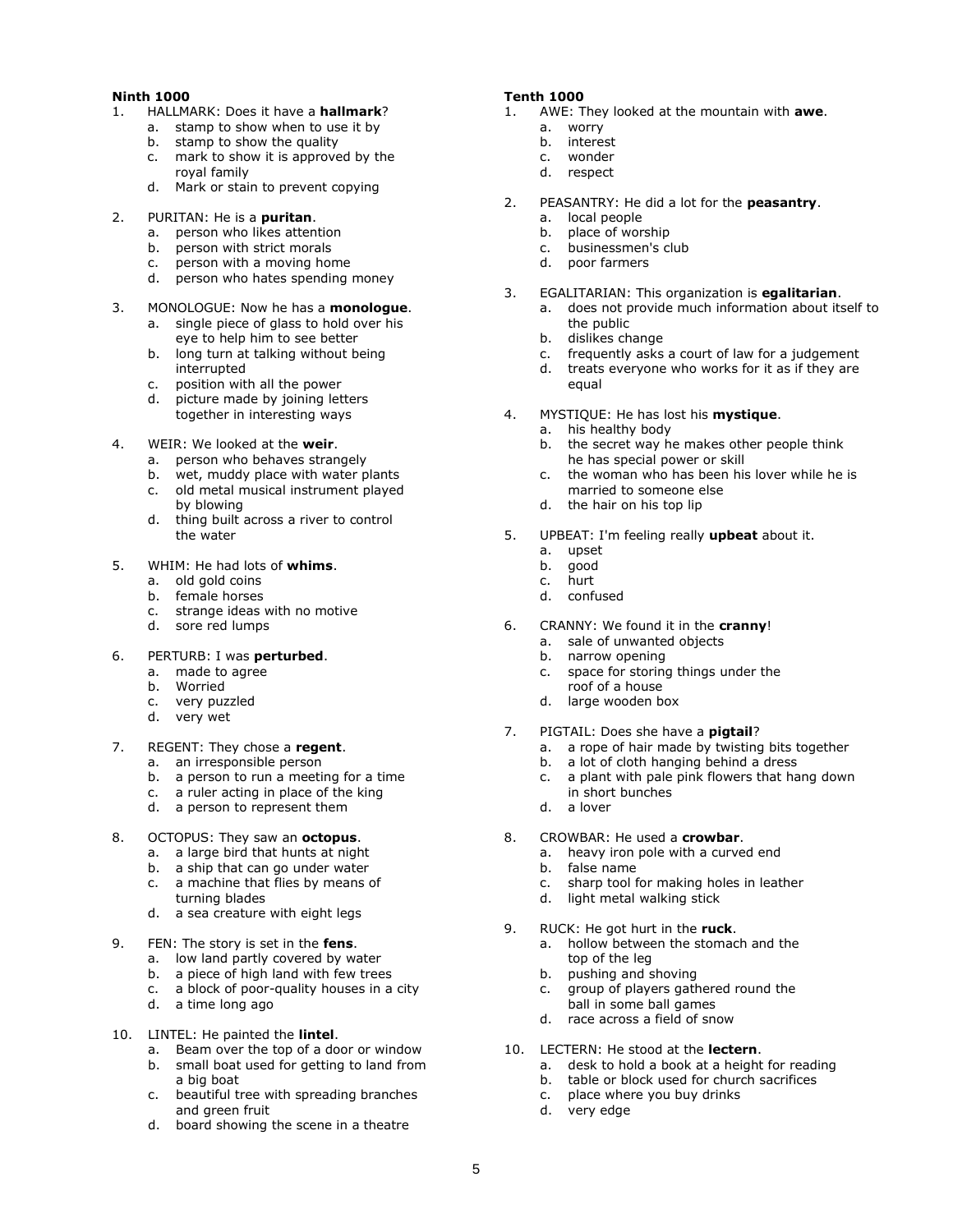# **Eleventh 1000**

- 1. EXCRETE: This was **excreted** recently.
	- a. pushed or sent out
		- b. made clear
		- c. discovered by a science experiment
	- d. put on a list of illegal things
- 2. MUSSEL: They bought **mussels**.
	- a. small glass balls for playing a game
		- b. shellfish
		- c. large purple fruits
		- d. pieces of soft paper to keep the clothes clean when eating
- 3. YOGA: She has started **yoga**.
	- a. handwork done by knotting thread
	- b. a form of exercise for body and mind
	- c. a game where a cork stuck with feathers is hit between two players
	- d. a type of dance from eastern countries
- 4. COUNTERCLAIM: They made a **counterclaim**.
	- a. a demand made by one side in a law case to match the other side's demand
	- b. a request for a shop to take back things with faults
	- c. An agreement between two companies to exchange work
	- d. a top cover for a bed
- 5. PUMA: They saw a **puma**.
	- a. small house made of mud bricks
	- b. tree from hot, dry countries
	- c. very strong wind that sucks up
	- anything in its path
	- d. large wild cat
- 6. PALLOR: His **pallor** caused them concern.
	- a. his unusually high temperature
	- b. his lack of interest in anything
	- c. his group of friends
	- d. the paleness of his skin
- 7. APERITIF: She had an **aperitif**.
	- a. a long chair for lying on with just one place to rest an arm
	- b. a private singing teacher
	- c. a large hat with tall feathers
	- d. a drink taken before a meal
- 8. HUTCH: Please clean the **hutch**.
	- a. thing with metal bars to keep dirt out of water pipes
	- b. space in the back of a car for bags
	- c. metal piece in the middle of a bicycle wheel
	- d. cage for small animals
- 9. EMIR: We saw the **emir**.
	- a. bird with long curved tail feathers
	- b. woman who cares for other people's children in Eastern countries
	- Middle Eastern chief with power in his land c. Middle Eastern chief with power<br>d. house made from blocks of ice
	-
- 10. HESSIAN: She bought some **hessian**.
	- a. oily pinkish fish
	- b. stuff producing a happy state of mind
	- c. coarse cloth
	- d. strong-tasting root for flavouring food

### **Twelfth 1000**

- 1. HAZE: We looked through the **haze**.
	- a. small round window in a ship
	- b. unclear air
	- c. strips of wood or plastic to cover a window
	- d. list of names
- 2. SPLEEN: His **spleen** was damaged.
	- a. knee bone
	- b. organ found near the stomach
	- c. pipe taking waste water from a house
	- d. respect for himself
- 3. SOLILOQUY: That was an excellent **soliloquy**!
	- a. song for six people
	- b. short clever saying with a deep meaning
	- c. entertainment using lights and music
	- d. speech in the theatre by a character who is alone
- 4. REPTILE: She looked at the **reptile**.
	- a. old hand-written book
	- b. animal with cold blood and a hard outside
	- c. person who sells things by knocking on doors
	- d. picture made by sticking many small pieces of different colours together
- 5. ALUM: This contains **alum**.
	- a. a poisonous substance from a common plant
	- b. a soft material made of artificial threads
	- c. a tobacco powder once put in the nose
	- d. a chemical compound usually involving aluminium
- 6. REFECTORY: We met in the **refectory**.
	- a. room for eating
	- b. office where legal papers can be signed
	- c. room for several people to sleep in
	- d. room with glass walls for growing plants
- 7. CAFFEINE: This contains a lot of **caffeine**.
	- a. a substance that makes you sleepy
	- b. threads from very tough leaves
	- c. ideas that are not correct
	- d. a substance that makes you excited
- 8. IMPALE: He nearly got **impaled**.
	- a. charged with a serious offence
	- b. put in prison
	- c. stuck through with a sharp instrument
	- d. involved in a dispute
- 9. COVEN: She is the leader of a **coven**.
	- a. a small singing group
	- b. a business that is owned by the workers

d. dance step of turning round very fast

c. a secret society

6

- d. a group of church women who follow a strict religious life
- 10. TRILL: He practised the **trill**.

c. Way of throwing a ball

on the toes

a. ornament in a piece of music b. type of stringed instrument